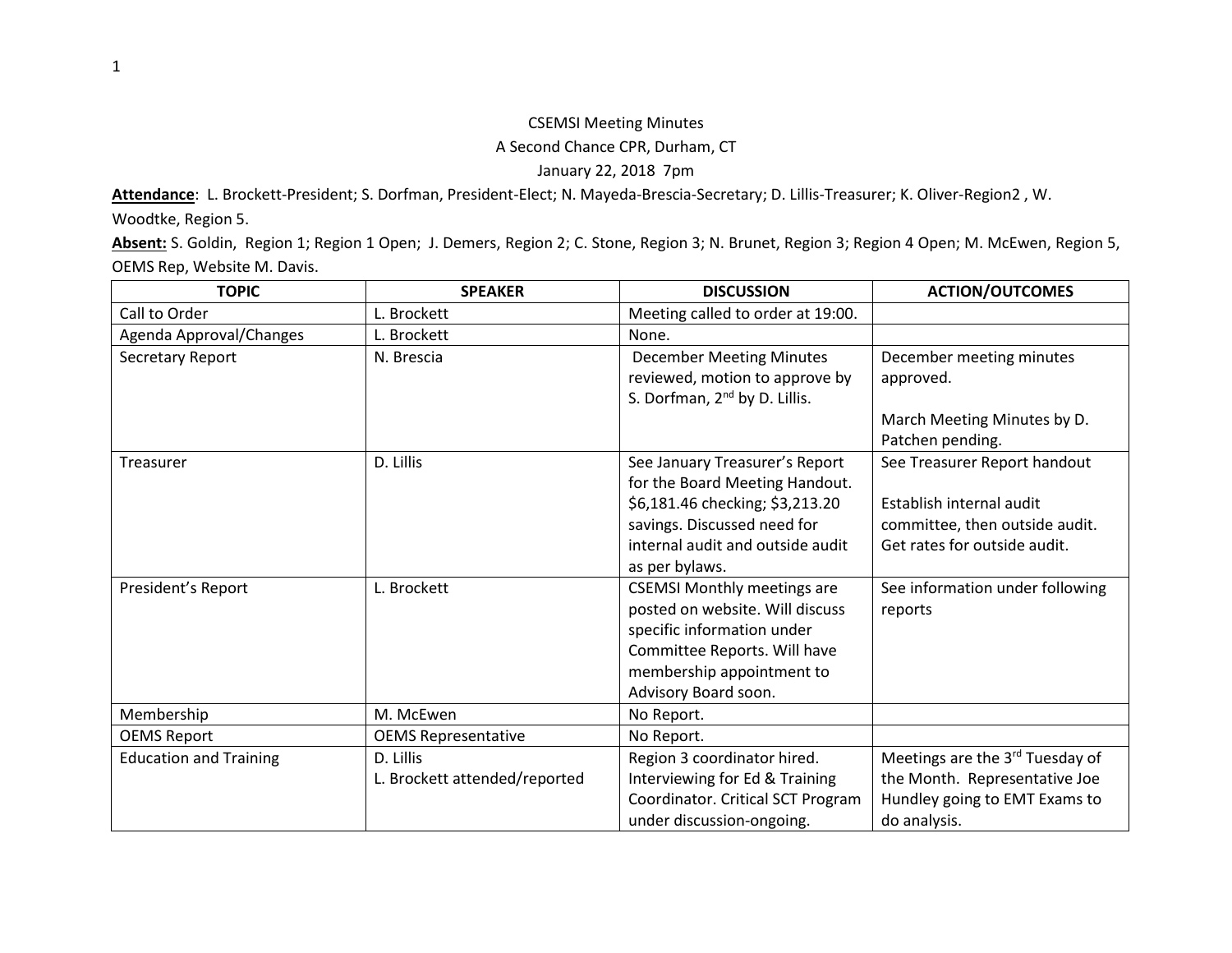|                               |               | Bleeding control completed. Mike |                                              |
|-------------------------------|---------------|----------------------------------|----------------------------------------------|
|                               |               | Zacchara is chair of committee,  |                                              |
|                               |               | Vice Chair Nancy Brunet & Joe    |                                              |
|                               |               | Hundley. Committee charged to    |                                              |
|                               |               | review EMT practicals.           |                                              |
| <b>Advisory Board</b>         | L. Brockett   | Reviewed notes from 12/27/17     |                                              |
|                               |               | meeting. Presentation.           |                                              |
|                               |               | Membership review and            |                                              |
|                               |               | appointment letters requested.   |                                              |
|                               |               | <b>OEMS</b> communication        |                                              |
|                               |               | statements on website. SFH       |                                              |
|                               |               | Opiod Conference 1/30. MIH-      |                                              |
|                               |               | next two meetings at Rocky Hill  |                                              |
|                               |               | State Lab.                       |                                              |
| <b>CEMSMAC</b>                | Open          | no report                        |                                              |
| <b>EMS Children</b>           | Open          | New rep appointed.               | L. Brockett to f/u with EMS-C                |
|                               |               |                                  | representative on educational                |
|                               |               | Discussed CPR initiative in      | classes.                                     |
|                               |               | schools and fee structures.      |                                              |
| <b>Emergency Preparedness</b> | Open          | No report                        |                                              |
| Website                       | M. Davis      | no report                        | See website administrator for                |
|                               |               |                                  | updates.                                     |
| Nominating                    | <b>Tabled</b> |                                  | Committee will need to convene               |
|                               |               |                                  | for Spring Meeting                           |
| <b>Old Business</b>           | L. Brockett   | Spring Meeting-Discussed need    | Annual/Spring Meeting date                   |
|                               |               | to change date.                  | CHANGED to May 12 <sup>th</sup> . N. Brescia |
|                               |               | 8:30-9:00 Opening Remarks        | to f/u with location in Rocky Hill           |
|                               |               | 9:00-11:30 Session 1             | or Cromwell.                                 |
|                               |               | 11:30-12:30 Annual Meeting       | N. Brescia f/u with speakers.                |
|                               |               | Lunch                            |                                              |
|                               |               | 12:30-2pm Session 2              |                                              |
|                               |               | Topics on Sex Trafficking and    |                                              |
|                               |               | Transgender                      |                                              |
|                               |               |                                  |                                              |